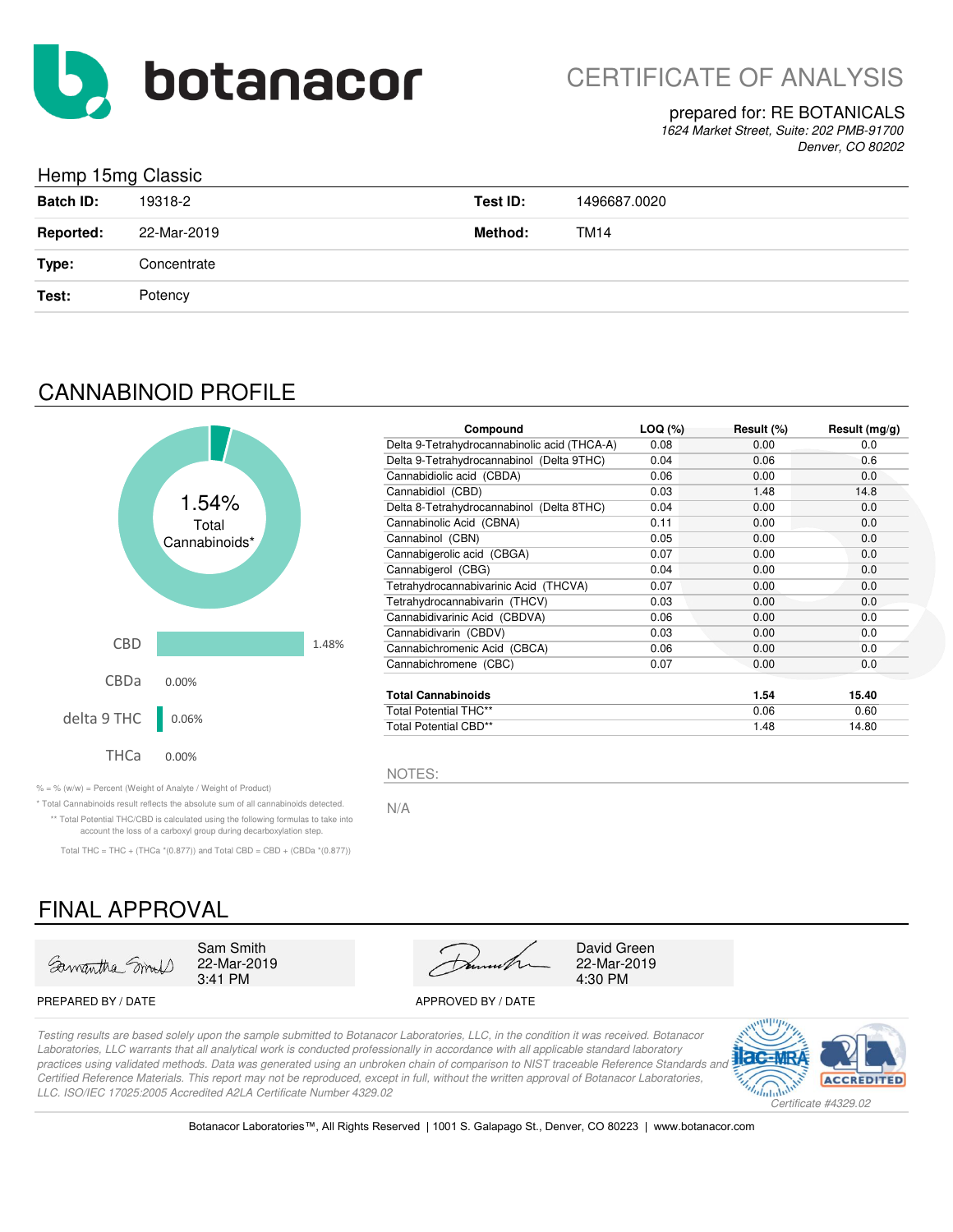

#### prepared for: RE BOTANICALS

*1624 Market Street, Suite: 202 PMB-91700 Denver, CO 80202*

| Hemp 15mg Classic |             |  |
|-------------------|-------------|--|
| <b>Batch ID:</b>  | 19318-2     |  |
| <b>Reported:</b>  | 22-Mar-2019 |  |
| Type:             | Concentrate |  |
| Test:             | Micro       |  |

## MICROBIAL CONTAMINANTS

| Test                         | Result        | Unit  |
|------------------------------|---------------|-------|
| <b>Total Aerobic Count</b>   | None Detected | CFU/g |
| <b>Total Coliforms</b>       | None Detected | CFU/g |
| <b>Total Yeast and Molds</b> | None Detected | CFU/g |
| E. coli                      | None Detected | CFU/g |
| <b>Salmonella</b>            | None Detected | CFU/g |

*\* CFU/g = Colony Forming Unit per Gram*

*\*\* Total Yeast and Molds values are recorded in scientific notation, a common microbial practice of expressing numbers that are too large to be conveniently written in decimal form.*

*Examples: 10^2 = 100 CFU 10^5 = 100,000 CFU 10^3 = 1,000 CFU 10^4 = 10,000 CFU*

#### NOTES:

Free from visual mold, mildew, and foreign matter.

### FINAL APPROVAL

| Leade tartroom |  |
|----------------|--|

11:47 AM



PREPARED BY / DATE APPROVED BY / DATE



*Testing results are based solely upon the sample submitted to Botanacor Laboratories, LLC, in the condition it was received. Botanacor Laboratories, LLC warrants that all*  analytical work is conducted professionally in accordance with all applicable standard laboratory practices using validated methods. Data was generated using an unbroken chain of comparison to NIST traceable Reference Standards and Certified Reference Materials. This report may not be reproduced, except in full, without the written approval *of Botanacor Laboratories, LLC.*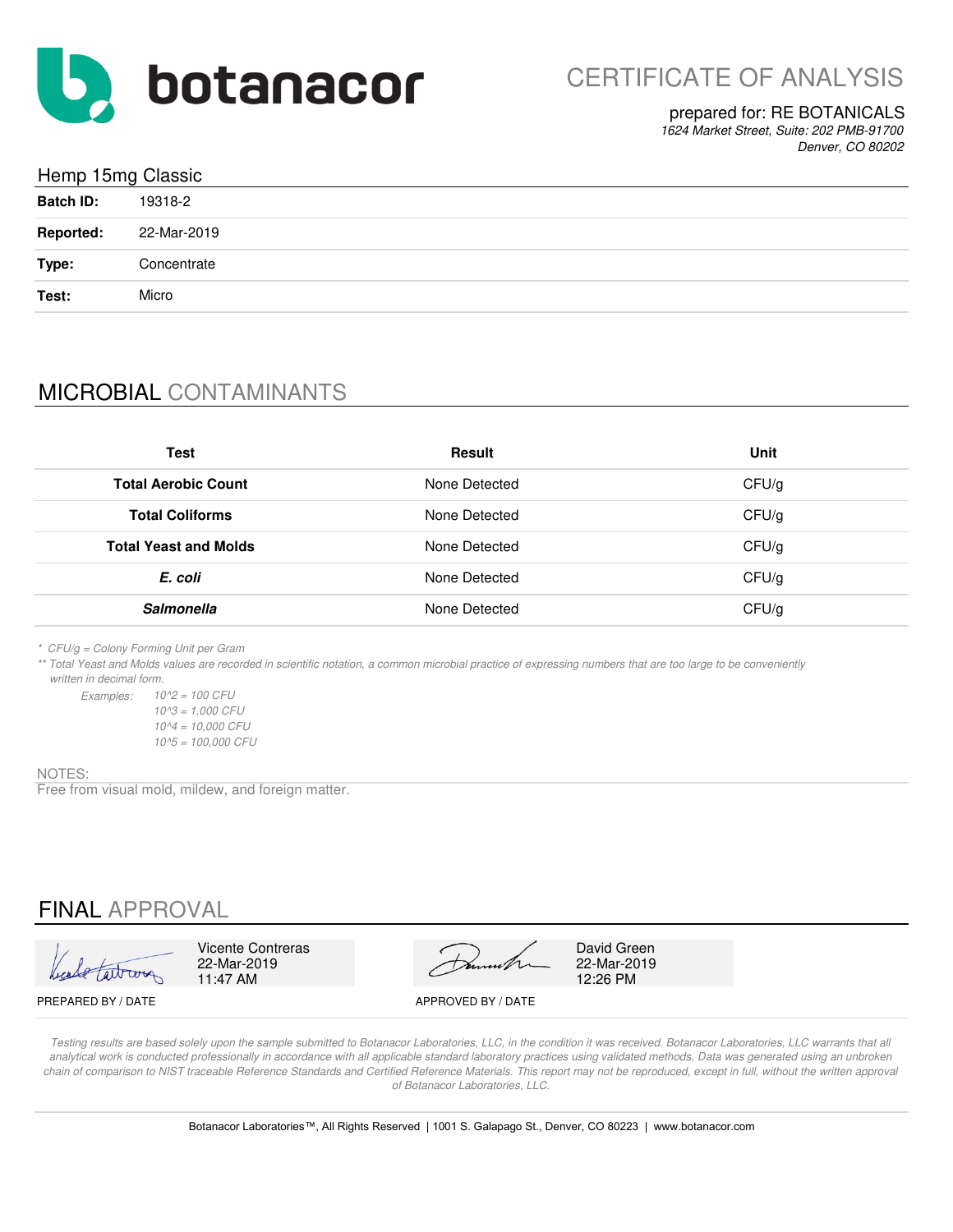

#### prepared for: RE BOTANICALS

*1624 Market Street, Suite: 202 PMB-91700 Denver, CO 80202*

#### Hemp 15mg Classic

| <b>Batch ID:</b> | 19318-2                  | Test ID: | 2603559.025 |
|------------------|--------------------------|----------|-------------|
| <b>Reported:</b> | 19-Mar-2019              | Method:  | TM04        |
| Type:            | Concentrate              |          |             |
| Test:            | <b>Residual Solvents</b> |          |             |
|                  |                          |          |             |

## RESIDUAL SOLVENTS

| <b>Solvent</b>                            | <b>Reportable Range (ppm)</b> | Result (ppm) |
|-------------------------------------------|-------------------------------|--------------|
| Propane                                   | $100 - 2000$                  | $\pmb{0}$    |
| <b>Butanes</b><br>(Isobutane, n-Butane)   | $100 - 2000$                  | $\pmb{0}$    |
| Pentane                                   | $100 - 2000$                  | $\pmb{0}$    |
| Ethanol                                   | $100 - 2000$                  | $\pmb{0}$    |
| Acetone                                   | $100 - 2000$                  | $\pmb{0}$    |
| <b>Isopropyl Alcohol</b>                  | $100 - 2000$                  | $\pmb{0}$    |
| Hexane                                    | $6 - 120$                     | $\pmb{0}$    |
| <b>Benzene</b>                            | $0.2 - 4$                     | 0.0          |
| <b>Heptanes</b>                           | $100 - 2000$                  | $\pmb{0}$    |
| Toluene                                   | $18 - 360$                    | $\pmb{0}$    |
| <b>Xylenes</b><br>$(m, p, o-X$ ylenes $)$ | 43 - 860                      | $\pmb{0}$    |

NOTES:

Free from visual mold, mildew, and foreign matter.

# FINAL APPROVAL

Samantha Smort

Sam Smith 19-Mar-2019 3:34 PM

19-Mar-2019 3:37 PM David Green

PREPARED BY / DATE APPROVED BY / DATE

*Testing results are based solely upon the sample submitted to Botanacor Laboratories, LLC, in the condition it was received. Botanacor Laboratories, LLC warrants that all analytical work is conducted professionally in accordance with all applicable standard laboratory practices using validated methods. Data was generated using an unbroken chain of comparison to NIST traceable Reference Standards and Certified Reference Materials. This report may not be reproduced, except in full, without the written approval of Botanacor Laboratories, LLC. ISO/IEC 17025:2005 Accredited A2LA Certificate Number 4329.02*

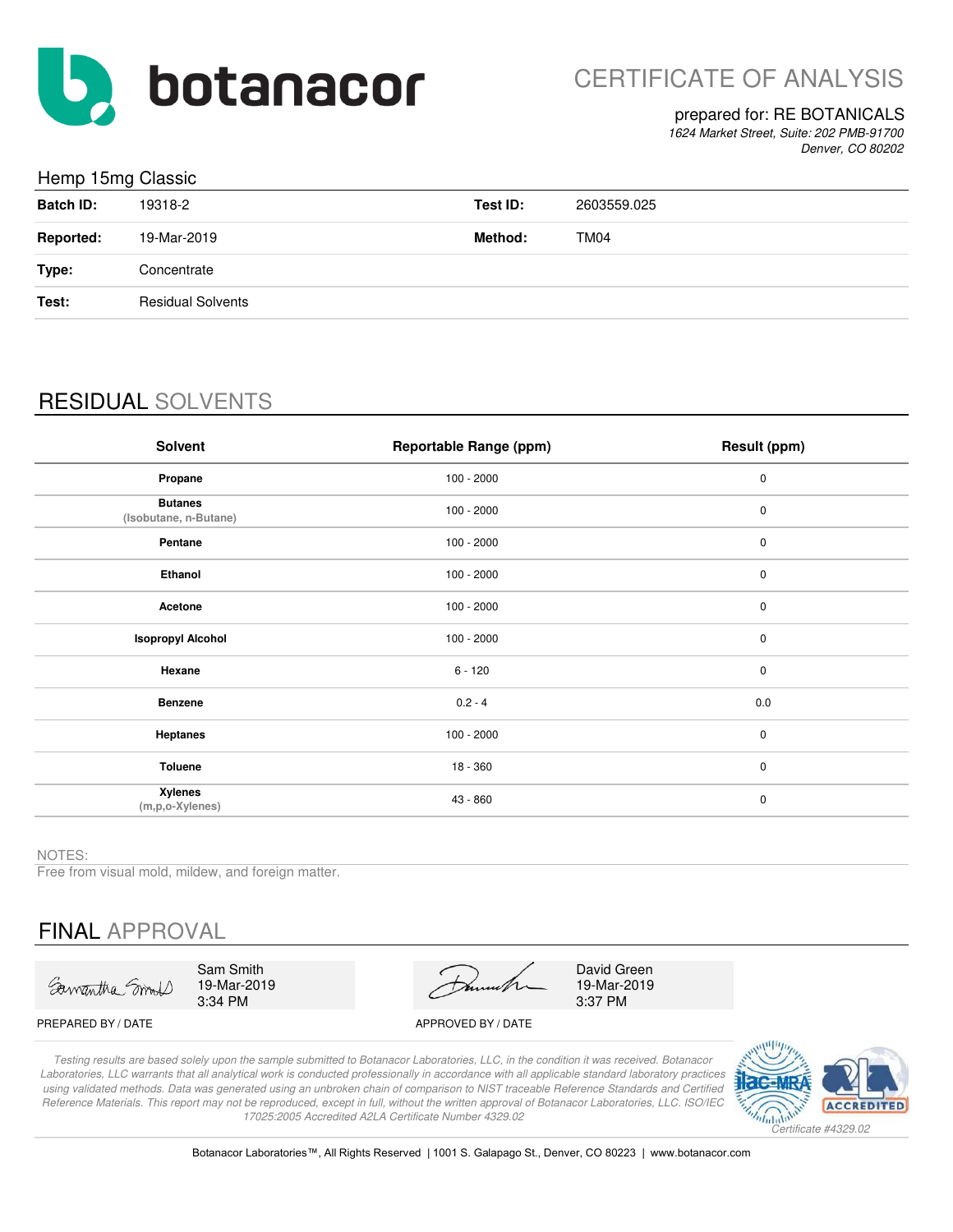

# RE BOTANICALS, INC.

| <b>Sample Name:</b>              | <b>HEMP 15 CLASSIC TINCTURE</b>                          | <b>Eurofins Sample:</b>  | 8378834                       |
|----------------------------------|----------------------------------------------------------|--------------------------|-------------------------------|
| <b>Project ID</b>                | RE_BOTANIC-20190423-0004                                 | <b>Receipt Date</b>      | 23-Apr-2019                   |
| <b>PO Number</b>                 | <b>CVD</b>                                               | <b>Receipt Condition</b> | Ambient temperature           |
| <b>Lot Number</b>                | 19318-2                                                  | <b>Login Date</b>        | 23-Apr-2019                   |
| <b>Sample Serving Size</b>       |                                                          | <b>Date Started</b>      | 23-Apr-2019                   |
| <b>Analysis</b>                  |                                                          |                          | <b>Result</b>                 |
| <b>Metals Analysis by ICP-MS</b> |                                                          |                          |                               |
| Arsenic                          |                                                          |                          | <0.0792 ppm                   |
| Cadmium                          |                                                          |                          | <0.0198 ppm                   |
| Lead                             |                                                          |                          | 0.0232 ppm                    |
| Mercury                          |                                                          |                          | <0.00991 ppm                  |
|                                  | Multi-Residue Analysis for hemp products - 60+ compounds |                          |                               |
|                                  | Matrix Type - To Determine Limit of Quantification (LOQ) |                          | <b>High-Fat Food Matrices</b> |
| Abamectin                        |                                                          |                          | <0.05 mg/kg                   |
| Aldicarb                         |                                                          |                          | <0.05 mg/kg                   |
| Aldicarb sulfone (Aldoxycarb)    |                                                          |                          | <0.05 mg/kg                   |
| Aldicarb sulfoxide               |                                                          |                          | <0.05 mg/kg                   |
| Azoxystrobin                     |                                                          |                          | <0.05 mg/kg                   |
| Bifenazate                       |                                                          |                          | <0.05 mg/kg                   |
| Bifenthrin                       |                                                          |                          | <0.05 mg/kg                   |
| Carbaryl                         |                                                          |                          | <0.05 mg/kg                   |
| Carbofuran                       |                                                          |                          | <0.05 mg/kg                   |
| Carbofuran-3-hydroxy-            |                                                          |                          | <0.05 mg/kg                   |
| Chlorantraniliprole              |                                                          |                          | <0.05 mg/kg                   |
| Chlordane, cis-                  |                                                          |                          | <0.05 mg/kg                   |
| Chlordane, trans-                |                                                          |                          | <0.05 mg/kg                   |
| Chlorfenapyr                     |                                                          |                          | <0.05 mg/kg                   |
| Chlorpyrifos                     |                                                          |                          | <0.05 mg/kg                   |
| Coumaphos                        |                                                          |                          | <0.05 mg/kg                   |
| Cyfluthrin                       |                                                          |                          | <0.05 mg/kg                   |
| Cypermethrin                     |                                                          |                          | <0.05 mg/kg                   |
|                                  | Cyproconazole (2 diastereoisomers)                       |                          | <0.05 mg/kg                   |
| Cyprodinil                       |                                                          |                          | <0.05 mg/kg                   |
| <b>Dichlorvos</b>                |                                                          |                          | <0.05 mg/kg                   |
| Diclobutrazol                    |                                                          |                          | <0.05 mg/kg                   |
| Dipropetryn                      |                                                          |                          | <0.05 mg/kg                   |
| Disulfoton                       |                                                          |                          | <0.05 mg/kg                   |

Printed: 29-May-2019 11:02 am Page 1 of 4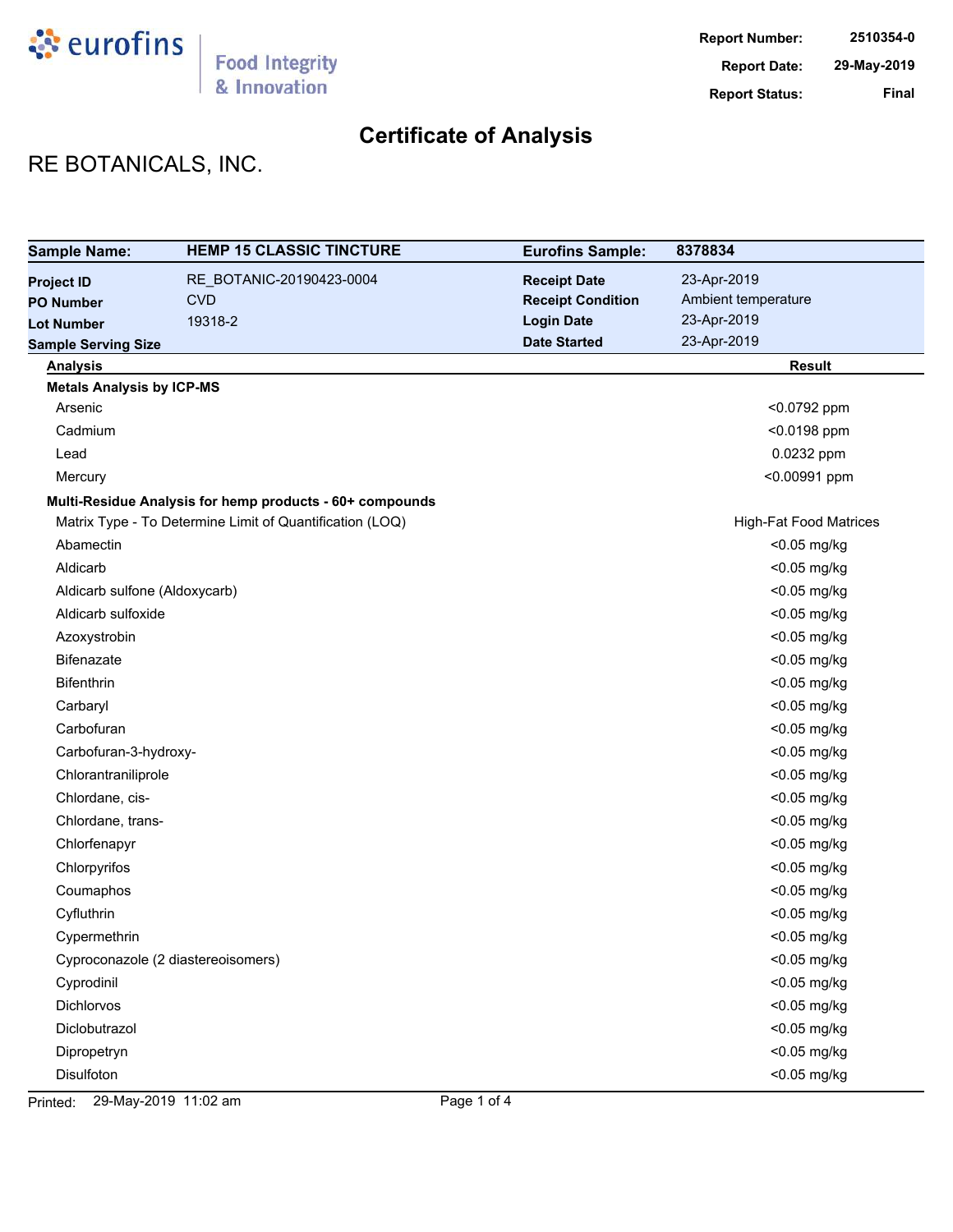

# RE BOTANICALS, INC.

| <b>Sample Name:</b>            | <b>HEMP 15 CLASSIC TINCTURE</b>                          | <b>Eurofins Sample:</b>  | 8378834             |
|--------------------------------|----------------------------------------------------------|--------------------------|---------------------|
| <b>Project ID</b>              | RE BOTANIC-20190423-0004                                 | <b>Receipt Date</b>      | 23-Apr-2019         |
| <b>PO Number</b>               | <b>CVD</b>                                               | <b>Receipt Condition</b> | Ambient temperature |
| <b>Lot Number</b>              | 19318-2                                                  | <b>Login Date</b>        | 23-Apr-2019         |
| <b>Sample Serving Size</b>     |                                                          | <b>Date Started</b>      | 23-Apr-2019         |
| <b>Analysis</b>                |                                                          |                          | <b>Result</b>       |
|                                | Multi-Residue Analysis for hemp products - 60+ compounds |                          |                     |
| Endosulfan I (alpha-isomer)    |                                                          |                          | <0.05 mg/kg         |
| Endosulfan II (beta-isomer)    |                                                          |                          | <0.05 mg/kg         |
| Endosulfan sulfate             |                                                          |                          | <0.05 mg/kg         |
| Epoxiconazole                  |                                                          |                          | <0.05 mg/kg         |
| Ethiofencarb                   |                                                          |                          | <0.05 mg/kg         |
| Etofenprox                     |                                                          |                          | <0.05 mg/kg         |
| Etoxazole                      |                                                          |                          | <0.05 mg/kg         |
| Fenoxycarb                     |                                                          |                          | <0.05 mg/kg         |
| Fenpropathrin                  |                                                          |                          | <0.05 mg/kg         |
|                                | Fenvalerate/Esfenvalerate (sum of isomers)               |                          | <0.05 mg/kg         |
| Fipronil                       |                                                          |                          | <0.05 mg/kg         |
| Fipronil desulfinyl            |                                                          |                          | <0.05 mg/kg         |
| Fipronil sulfone               |                                                          |                          | <0.05 mg/kg         |
| Imazalil                       |                                                          |                          | <0.05 mg/kg         |
| Imidacloprid                   |                                                          |                          | <0.05 mg/kg         |
| Malathion                      |                                                          |                          | <0.05 mg/kg         |
| Methiocarb                     |                                                          |                          | <0.05 mg/kg         |
| Methiocarb sulfone             |                                                          |                          | <0.05 mg/kg         |
| Methiocarb sulfoxide           |                                                          |                          | <0.05 mg/kg         |
| Methomyl                       |                                                          |                          | <0.05 mg/kg         |
| Metolachlor                    |                                                          |                          | <0.05 mg/kg         |
| Mevinphos (E- and Z-isomers)   |                                                          |                          | <0.05 mg/kg         |
| Myclobutanil                   |                                                          |                          | <0.05 mg/kg         |
| Naled (Dibrom)                 |                                                          |                          | <0.05 mg/kg         |
| Paclobutrazol                  |                                                          |                          | <0.05 mg/kg         |
| Permethrin (sum of isomers)    |                                                          |                          | <0.05 mg/kg         |
| Propoxur                       |                                                          |                          | <0.05 mg/kg         |
| Pyrethrum (total)              |                                                          |                          | <0.50 mg/kg         |
| Spinetoram (spinosyns J and L) |                                                          |                          | <0.05 mg/kg         |
| Spinosad (spinosyns A and D)   |                                                          |                          | <0.05 mg/kg         |

Printed: 29-May-2019 11:02 am Page 2 of 4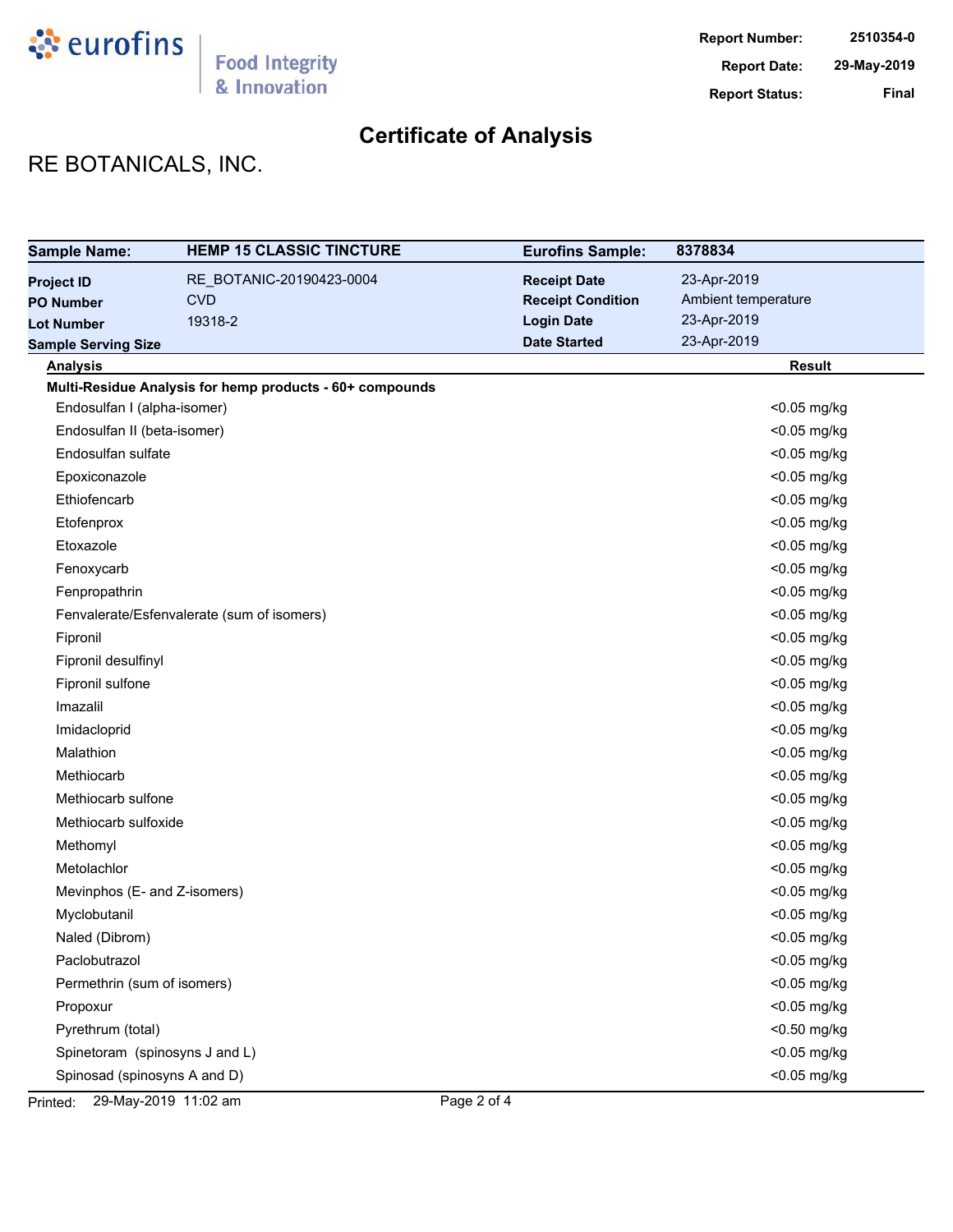

## RE BOTANICALS, INC.

| <b>Sample Name:</b>              | <b>HEMP 15 CLASSIC TINCTURE</b>                          | <b>Eurofins Sample:</b>  | 8378834             |
|----------------------------------|----------------------------------------------------------|--------------------------|---------------------|
| <b>Project ID</b>                | RE BOTANIC-20190423-0004                                 | <b>Receipt Date</b>      | 23-Apr-2019         |
| <b>PO Number</b>                 | <b>CVD</b>                                               | <b>Receipt Condition</b> | Ambient temperature |
| <b>Lot Number</b>                | 19318-2                                                  | <b>Login Date</b>        | 23-Apr-2019         |
| <b>Sample Serving Size</b>       |                                                          | <b>Date Started</b>      | 23-Apr-2019         |
| <b>Analysis</b>                  |                                                          |                          | Result              |
|                                  | Multi-Residue Analysis for hemp products - 60+ compounds |                          |                     |
| Spirodiclofen                    |                                                          |                          | $<$ 0.05 mg/kg      |
| Spiromesifen                     |                                                          |                          | $<$ 0.05 mg/kg      |
| Spiromesifen enol                |                                                          |                          | $<$ 0.05 mg/kg      |
| Spirotetramat                    |                                                          |                          | <0.05 mg/kg         |
| Spiroxamine (2 diastereoisomers) |                                                          |                          | $<$ 0.05 mg/kg      |
| Tebuconazole                     |                                                          |                          | $<$ 0.05 mg/kg      |
| Thiabendazole                    |                                                          |                          | $<$ 0.05 mg/kg      |
| Thiabendazole-5-hydroxy-         |                                                          |                          | <0.05 mg/kg         |
| Thiacloprid                      |                                                          |                          | $<$ 0.05 mg/kg      |
| Trifloxystrobin                  |                                                          |                          | $<$ 0.05 mg/kg      |

#### **Method References Testing Location**

#### **Metals Analysis by ICP-MS (ICP\_MS\_B\_S) Food Integrity Innovation-Boulder**

Methods for the Determination of Metals in Environmental Standards - Supplement 1, EPA-600/R-94-111, May 1994.

"Determination of Metals and Trace Elements in Water and Wastes by Inductively Coupled Plasma-Mass Spectrometry", USEPA Method 200.8, Revision 5.1, EMMC Version.

#### Multi-Residue Analysis for hemp products - 60+ compounds (PEST\_HEMP) **Food Integ. Innovation-Greenfield**

*Official Methods of Analysis*, *AOAC Official Method 2007.01*, Pesticide Residues in Foods by Acetonitrile Extraction and Partitioning with Magnesium Sulfate, AOAC INTERNATIONAL (modified).

*CEN Standard Method EN 15662*: Food of plant origin - Determination of pesticide residues using GC-MS and/or LC-MS/

MS following acetonitrile extraction/partitioning and clean-up by dispersive SPE - QuEChERS method.

List of the tested pesticides and their limits of quantification (LOQs) are available upon request.